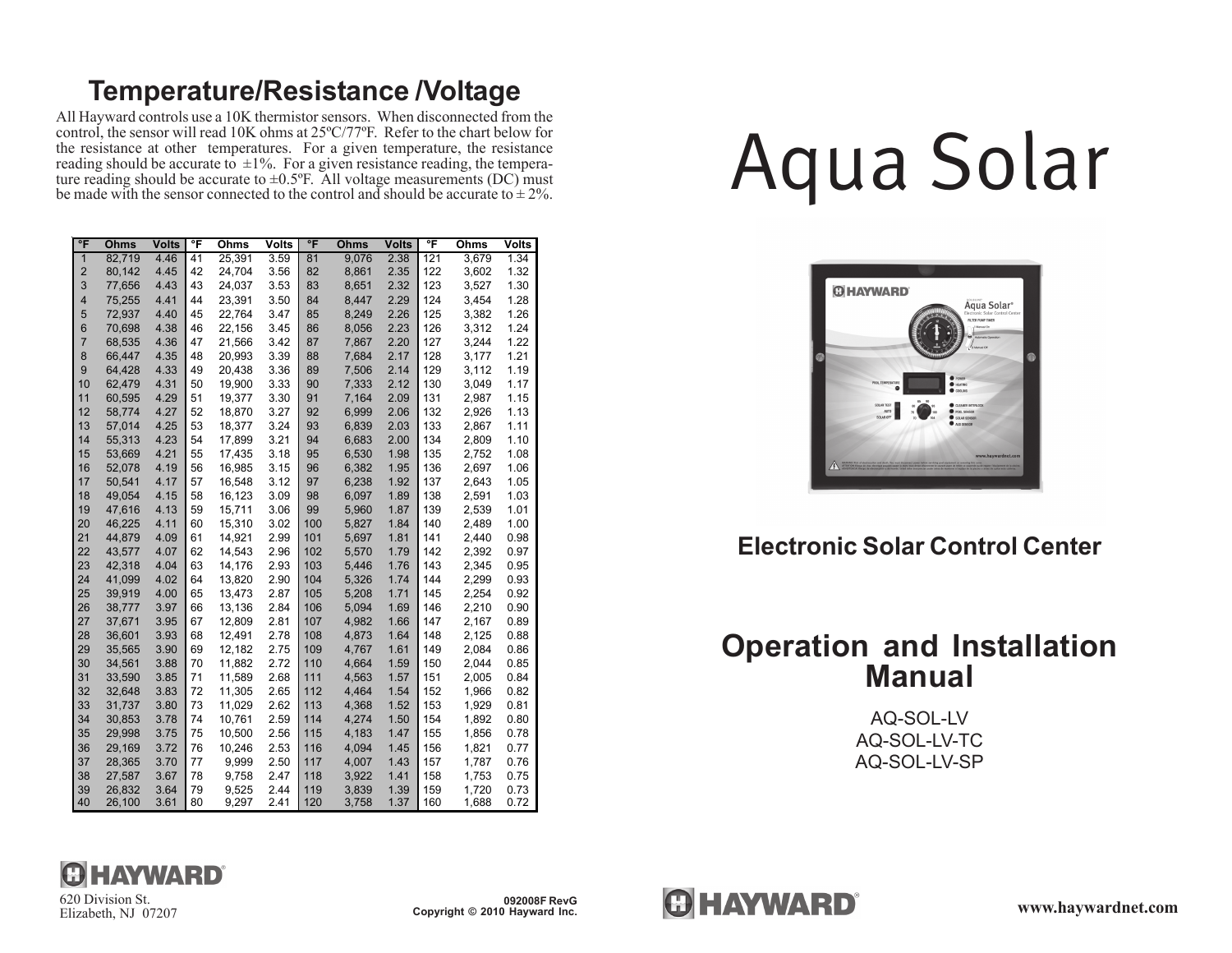# **IMPORTANT SAFETY INSTRUCTIONS**

When using this electrical equipment, basic safety precautions should always be followed, including the following:

- READ AND FOLLOW ALL INSTRUCTIONS
- Disconnect all AC power during installation.
- Warning To reduce the risk of injury do not permit children to use this product unless they are closely supervised at all times.
- A green colored terminal marked "EARTH" is located inside the wiring compartment. To reduce the risk of electrical shock, this terminal must be connected to the grounding means provided in the electrical supply service panel with a continuous copper wire equivalent in size to the circuit conductors supplying the equipment.
- All field installed metal components such as rails, ladders, drains, or other similar hardware within 3 meters of the pool, spa or hot tub shall be bonded to the equipment grounding bus with copper conductors not smaller than 8 AWG US/ 6 AWG Canada.

# **SAVE THESE INSTRUCTIONS**

# **5-Year Limited Solar Warranty**

*This Five Year Limited Warranty statement is only applicable to Solar controls and accessories sold and installed within the USA and Canada\* and supersedes any warranty statements dated prior to November 1, 2010.*

Hayward warrants its Hayward solar products to be free from defects in material or workmanship, under normal use and service for 5 years from date of manufacture, providing it is installed according to the installation instructions and specifications. The datecode stamped on the outside of the product and also coded on the printed circuit board will be the sole determination of manufacturing date.

To obtain warranty service or repair, please contact the place of purchase or the nearest Hayward authorized warranty service center. For more information, please contact the Hayward Technical Service Support Center or visit us on the web at www.haywardnet.com. Hayward will not assume any of the cost incurred in removal or reinstallation of the product. One year outside the USA and Canada.

The express warranty above constitutes the entire warranty of Hayward Pool Products with respect to its solar products and IS IN LIEU OF ALL OTHER WARRANTIES, EXPRESSED OR IMPLIED, INCLUDING A WARRANTY OF FITNESS FOR A PARTICULAR PURPOSE. IN NO EVENT SHALL HAYWARD BE RESPONSIBLE OR ANY CONSEQUENTIAL OR INCIDENTAL DAMAGES OF ANY NATURE WHATSOEVER.

No wholesaler, agent, dealer, contractor, or other person is authorized to give any warranty on behalf of Hayward. This warranty is void if the product has been altered in any way after leaving the factory.

## **Charges**

Years 1-3:no charge Years 4-5 60% of current list price plus \$5.00 shipping and handling

Unless a copy of the original purchase invoice is enclosed, the manufacturing datecode on the product will be used to determine the repair charges. Hayward reserves the right to charge a nominal fee to cover inspection, test, and return freight for all controls where no faults or problems are detected. All charges will be COD (COD charge will be included) unless you already have an open account in good standing with Hayward. If the product returned can not be repaired, Hayward will offer and equivalent credit towards the purchase of any new Hayward product. Products that exhibit evidence of abuse, misuse, field damage (water/fire damage, line voltage applied to low voltage terminals, missing parts, etc.) or installed for more than the warranty period are not eligible for warranty repair replacement.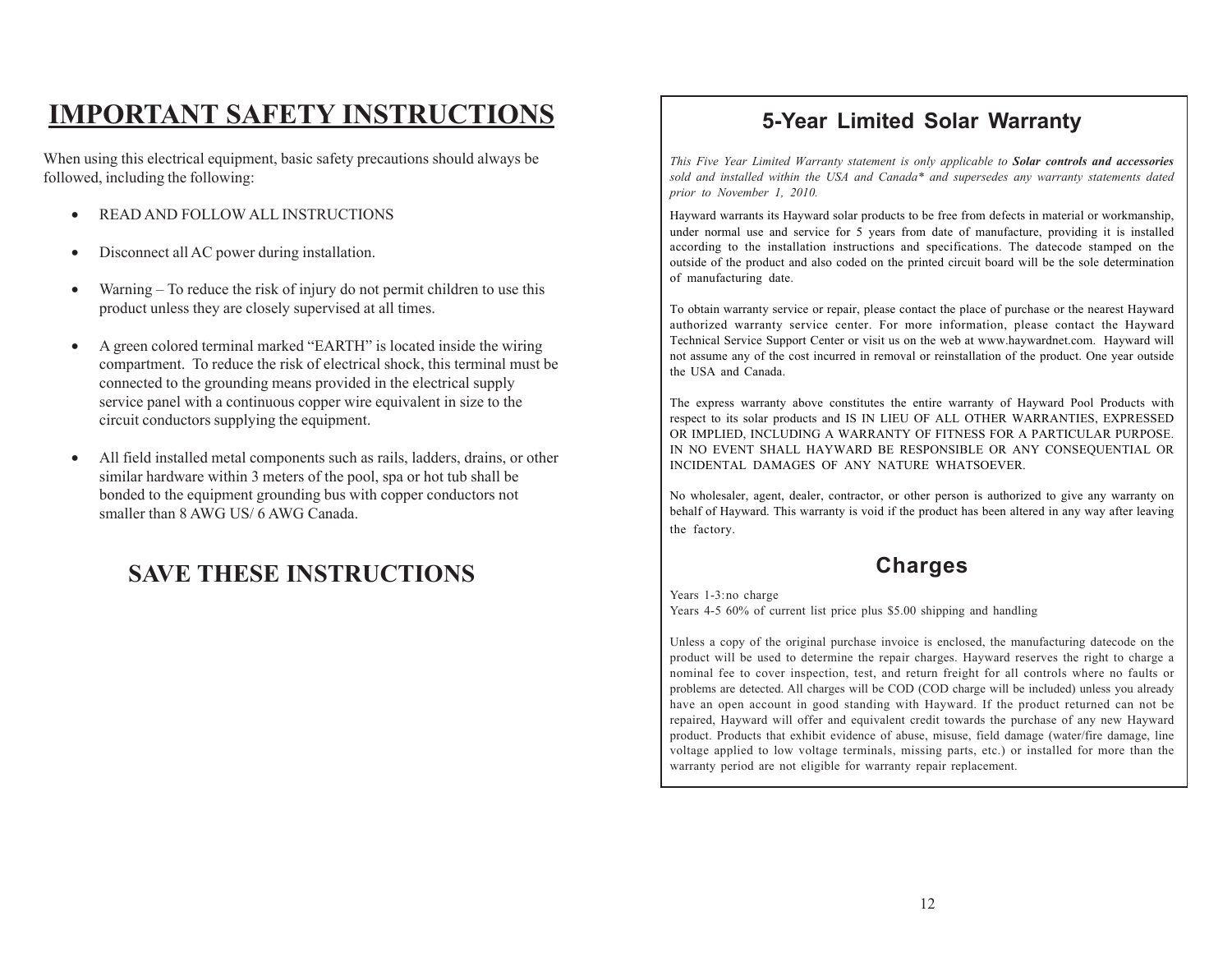On continuously indicates a probable open circuit in the "POOL" sensor or wiring. Flashing indicates a probable short circuit in the "POOL" sensor or wiring. In either case digital pool temperature display will show as "PErr". The solar heating and cooling functions will remain off until this problem is fixed, however, the recirculate freeze protection (if enabled by the jumper) will still operate properly. Use the chart on the back cover to check the "POOL" sensor with a voltmeter (you don't need to disconnect the sensor). Alternatively, you can disconnect the sensor and measure the sensor resistance. Replace the sensor or fix the wiring as required. If the sensor and wiring are both good, then the main circuit PCB may have a problem.

#### **7. "Solar Sensor" LED on or flashing**

#### **"Err" on the solar temperature display:**

On continuously indicates a probable open circuit in the "SOLAR" sensor or wiring. Flashing indicates a probable short circuit in the "SOLAR" sensor or wiring. In either case digital pool temperature display for the "SOLAR" sensor will show as "CErr". The solar heating and cooling functions will remain off until this problem is fixed, however, the recirculate freeze protection (if enabled by the jumper) will still operate properly.

Use the chart on the back cover to check the "SOLAR" sensor with a voltmeter (you don't need to disconnect the sensor). Alternatively, you can disconnect the sensor and measure the sensor resistance. Replace the sensor or fix the wiring as required. If the sensor and wiring are both good, then the main circuit PCB may have a problem.

#### **8. "Aux Sensor" LED flashing**

#### **"Err" on the Aux temperature display:**

Flashing indicates a probable short circuit in the "AUX" sensor or wiring. The digital pool temperature display for the "AUX" sensor will show as "AErr". This error indication only occurs when the "AUX" sensor is being used for recirculate freeze protection. When the Aux sensor is shorted, the Aqua Solar will use the "SOLAR" sensor as a backup freeze sensor and turn the recirculate freeze protection on when the temperature is less than 60ºF.

Use the chart on the back cover to check the "AUX" sensor with a voltmeter (you don't need to disconnect the sensor). Alternatively, you can disconnect the sensor and measure the sensor resistance. Replace the sensor or fix the wiring as required. If the sensor and wiring are both good, then the main circuit PCB may have a problem.

# **Table of Contents**

# **SPECIFICATIONS**

# **OPERATION**

|--|--|--|

| <b>Temperature Display</b> |  |  |
|----------------------------|--|--|
|----------------------------|--|--|

# INSTALLATION

# TROUBLESHOOTING

|--|--|

# WARRANTY

|--|--|--|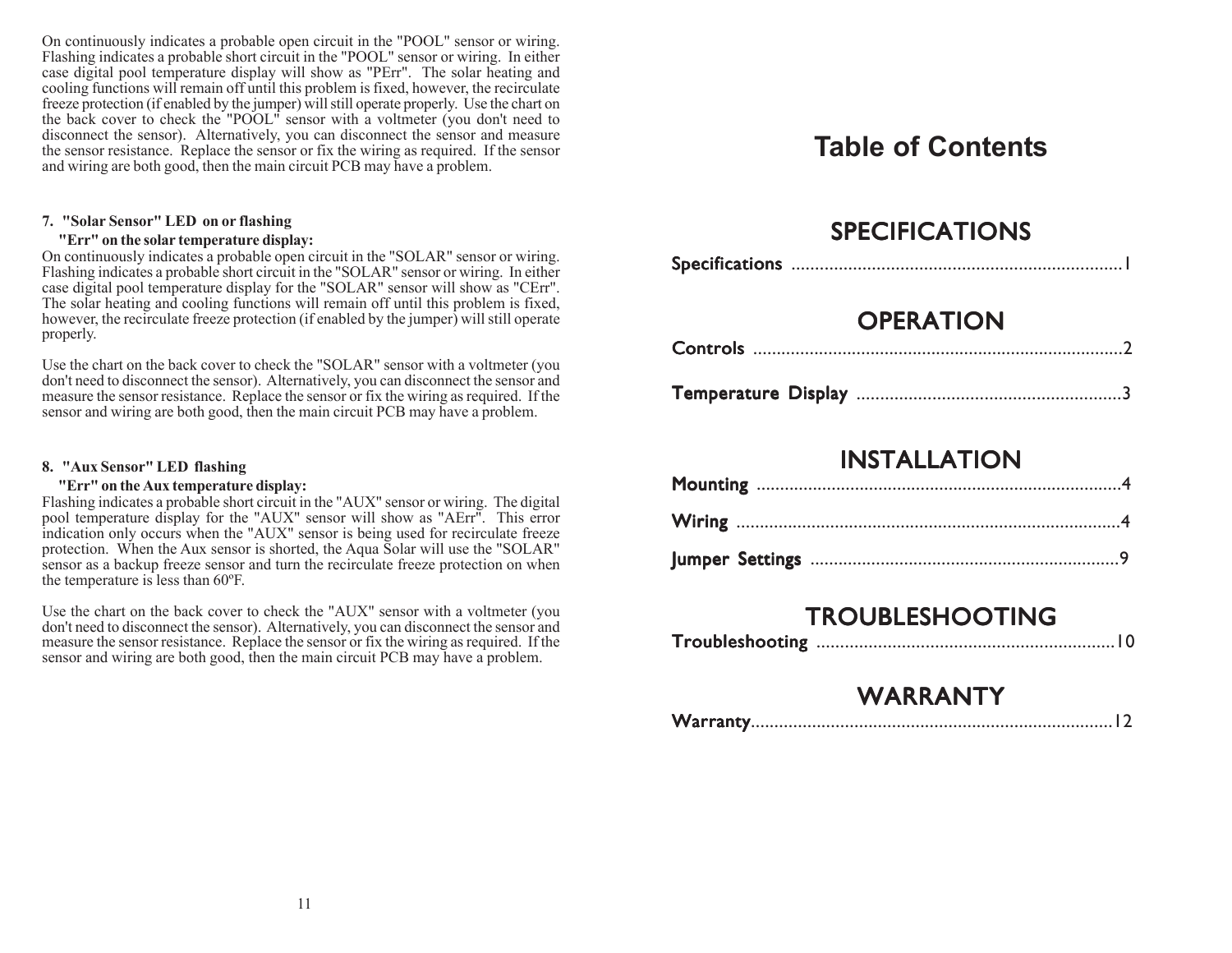# **Aqua Solar Digital Solar Control System**

The Aqua Solar Digital Solar Control System is a differential temperature control for solar heating of pools, spas, and hot tubs. The Aqua Solar is available in 3 models; AQ-SOL-LV, AQ-SOL-LV-TC and AQ-SOL-LV-SP. These models provide differential temperature control with an adjustable calibrated water temperature high limit. Both offer a built-in digital display for solar, water, and ambient temperature information as well as programmable set point temperature. Automatic nocturnal cooling (for pools that overheat in hot climates) and recirculate freeze protection functions can be enabled/disabled via internal jumpers. The AQ-SOL-LV-TC additionally provides a filter pump time clock, programmable in 15-minute intervals with multiple ON/OFF times. The AQ-SOL-LV-SP model provides a solar priority function—one of the optional high voltage relays can be used to remove power from the conventional heater whenever solar heating is available. This maximizes the heat contribution from solar. Front panel indicator LED's also provide immediate feedback of system state such as heating, cooling, and sensor fault.

## **Specifications**

**Power:** 105-130VAC, .5A 50/60Hz. or 195-250VAC, .3A 50/60Hz

**Valve Output:** 24VAC, 20VA, .85A max. Industry standard 3 pin connector

- **Relay Outputs:** DPST isolated contacts; 3HP@240V, 1.5HP@120V, booster pump, pool sweep interlock, or filter pump; 1 relay supplied with AQ-SOL-LV-TC, maximum of 2; order relays separately (part no. AQ-RELAY); relays are industry standard
- **Sensors:** 2 required for "SOLAR" and "POOL" temperatures;  $3^{rd}$  sensor ("AUX") is optional—for display and/or recirculate freeze protection; (all sensors are thermistor type, 10K@25ºC/77ºF, additional freeze snap switches may be wired in series with the "AUX" sensor when used for recirculate freeze protection)

## **Field Selectable options**

| C/F            | Temperature display in Celsius or Fahrenheit (factory default)      |
|----------------|---------------------------------------------------------------------|
| Cooling        | Enables or disables (factory default) operation to cool the pool    |
| Recirc. Frz.   | Enables or disables (factory default) recirculate freeze protection |
| Solar Override | Enables or disables (factory default) override of the filter pump   |
|                | relay when solar heat is available.                                 |

## **Control Logic**

| Heat diff.:         | $4^{\circ}$ F on, 1.5 $^{\circ}$ F off                   |
|---------------------|----------------------------------------------------------|
| High Limit:         | 70-104°F calibrated scale                                |
| Recirc, freeze:     | On when $AUX$ sensor less than or equal to $34^{\circ}F$ |
|                     | Off when AUX sensor greater than or equal to 36°F        |
| $\text{Cool diff.}$ | $-8$ °F on, $-3$ °F off                                  |
|                     |                                                          |

# **Troubleshooting**

#### **1. "Power" LED off:**

Check main power circuit breakers. Check to see if the Aqua Solar power is connected to the LOAD side of the filter pump timer, in which case the Aqua Solar will only be on when the filter pump is on. Lastly, check the internal fuse which is located on the right upper side of the main circuit board. If necessary, replace the fuse with a type 3AG, 2 amp, slo-blo fuse, which is available in most electrical or electronics stores.

#### **2. "Heating" LED is always on:**

Check that the switch is in the "AUTO" position. Check the sensor temperatures: The "Heating" LED should go off if the pool temperature is less than the "Desired Temperature" OR if the solar temperature is less than the pool temperature. If the sensors appear to giving incorrect readings, check the sensors using the temperature/ resistance/voltage chart on the back cover.

#### **3. "Heating" LED never comes on:**

Verify that the switch is in the "AUTO" position. Check the sensor temperatures: The "Heating" LED should turn on when the pool temperature is less than the "Desired Temperature" AND the solar temperature is warmer than the pool temperature. The exception is when solar override is being used (typically when the pool is filtered at night, but the solar override function is used to turn the filter pump on during the day when solar heat is available): In this case, there is a 2 hour minimum off time to prevent rapid on/off cycling of the filter pump. If the sensors appear to giving incorrect readings, check the sensors using the temperature/resistance/voltage chart on the back cover.

#### **4. "Heating" and "Cooling" LEDs on simultaneously**

This indicates that the main switch is in the "ON" position. The Aqua Solar will operate the solar valve and the booster pump (if installed) regardless of the sensor temperatures. Set the switch back to "AUTO" to resume normal operation.

#### **5. "Heating" and "Cooling" LEDs flashing simultaneously**

This indicates that recirculate freeze protection is active (solar valve on, boost pump on (if used), and filter pump on) due to the "AUX" sensor being less than 35ºF OR the "AUX" sensor being disconnected OR any freeze snap switches wired in series with the "AUX" sensor being open. If the "AUX" sensor is not connected OR a freeze snap switch is open, the "AUX" temperature display will be " LO ". The Aqua Solar will continue this operating mode until the "AUX" sensor rises above 35<sup>o</sup>F AND all freeze snap switches wired in series with the "AUX" sensor are closed. This function operates regardless of the position of the "ON / AUTO / OFF" switch.

#### **6. "Pool Sensor" LED on or flashing**

 **"Err" on the pool temperature display:**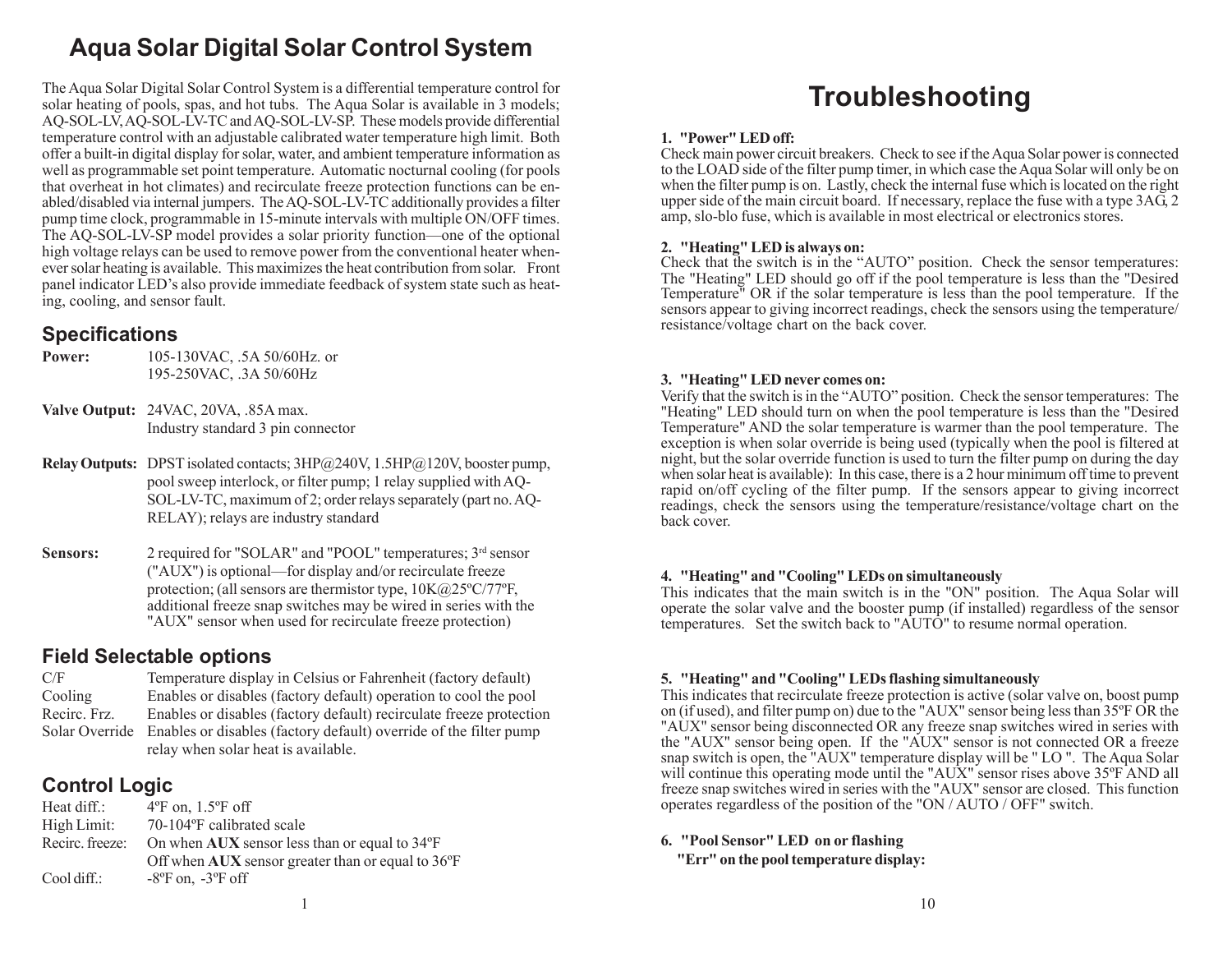# **OPERATION**

## **Jumper Settings**

The jumpers that enable/disable optional control features are located on the right side of the main circuit board (see page 4). The factory default for all functions is "disabled" (each jumper will be on a single pin). To "enable" a function, simply take the designated jumper and place it over both pins.

**COOLING:** A high voltage relay for filter pump control is usually required to implement this function. If Cooling is enabled, the Aqua Solar will cool the pool by turning on the filter pump and diverting the flow through the collector array whenever the "POOL" temperature is WARMER than the "Desired Temperature" setting AND the "SOLAR" sensor is COOLER than the pool water.

**RECIRCULATE FREEZE PROTECTION:** A high voltage relay connected to the "FILTER PUMP" output and the AUX temperature sensor are required to implement this function. If enabled, the Aqua Solar will turn the filter pump on and operate the solar diverter valve whenever freezing conditions are detected (AUX sensor below 35ºF). See diagram on page 6 for typical relay wiring. When recirculate freeze protection is enabled and the Aqua Solar senses a freeze condition at the AUX sensor, it will circulate the pool water continuously through the entire filtration plumbing loop including the solar collector panels. While this type of freeze protection is usually adequate in relatively mild climates, it is extremely important that the AUX sensor be properly placed and that the homeowner realize that the system is unprotected in the event of a power failure. Hayward highly recommends that one or more "freeze snap switches" (model GC-3) be placed in areas with susceptible plumbing (example: areas that may be shaded, or get more wind exposure) and that these sensors be wired in series with the AUX sensor. **Recirculate freeze protection is NOT recommended in climates where freezing temperatures are common or last for extended periods.**

**WARNING--If recirculate freeze protection is NOT selected, then you are relying on the collectors naturally draining to provide freeze protection. It is very important that you use a non-positive seal valve or drill a hole in the diverter of a positive seal valve to allow the collectors to drain. This will NOT work if the collectors are located below the water level of the pool.**

**CELSIUS DISPLAY:** This will change the temperature display to degrees--Celsius. The factory default is degrees--Fahrenheit.

**SOLAR OVERRIDE:** A high voltage relay connected to the "FILTER PUMP" output is required to implement this function. When "Solar Override" is enabled, the Aqua Solar will **override** the filter pump timeclock (external timeclock for AQ-SOL-LV or internal timeclock for AQ-SOL-LV-TC) and turn the filter pump on whenever there is a call for solar heating or cooling. During periods of on/off cloudy days this may result in the pump turning on and off multiple times. It is also possible that the pump could turn on during hot night conditions. To prevent rapid on/off cycling of the filter pump during cloudy conditions, the pump will also remain on for a minimum of 10 minutes, and will remain off for a minimum of 2 hours.

The Aqua Solar is a fully automatic solar heating control which requires minimal set up or adjustment under normal operating conditions. Typically the following is required:

- 1. Set the main switch to AUTO<br>2. Set the "Desired Temperature"
- 2. Set the "Desired Temperature" knob to the desired temperature for the pool
- Set the time clock for the correct time, the desired hours of filtration, and "auto" operation (model AQ-SOL-LV-TC only)

The "Heating" LED will show when the pool is being solar heated. If your pool has a pool sweep, the Aqua Solar will turn it off for approximately 6 minutes when solar heat is turned on. This will allow air to be purged from the system.

## **Controls and Displays**

#### **MAIN SWITCH**

**ON:** The Aqua Solar directs water through the solar collectors regardless of desired temperature setting. Both the "Heating" and "Cooling" LED's will be on. For model AQ-SOL-LV-TC, this also turns on the filter pump.

**AUTO:** For normal operation. In this position, the Aqua Solar will operate automatically based on the solar and pool temperatures.

**OFF:** The Aqua Solar ceases solar heating or cooling (if enabled). Recirculate freeze protection (if enabled) will still operate normally. This switch does NOT remove power from the unit--to service the equipment, disconnect power at the main circuit breaker.

#### **DESIRED TEMPERATURE**

Set the desired pool temperature. The digital display will show the exact temperature while rotating the Desired Temperature knob. The display reverts back to the default pool temperature display a few seconds later.

#### **TIMECLOCK** (model AQ-SOL-LV-TC only)

The time clock controls the hours of operation for the filter pump. The pump can be programmed in 15-minute intervals with multiple on/off periods per day. Per the Association of Pool and Spa Professionals (APSP) standards, the pump should run long enough each day to filter all of the water in the pool each day.

Set the Aqua Solar timeclock to the correct time by rotating the clock dial in a clockwise direction. The internal "hands" show time at a glance and the arrow (approximately 2 o'clock on dial) point indicates AM/PM. Set the pump on/off time using the series of small slide "trippers" located around the outside of the timeclock. Each tripper controls a 15-minute interval.

> **OFF** - Push trippers IN (toward center) **ON** - Pull trippers OUT (away from center)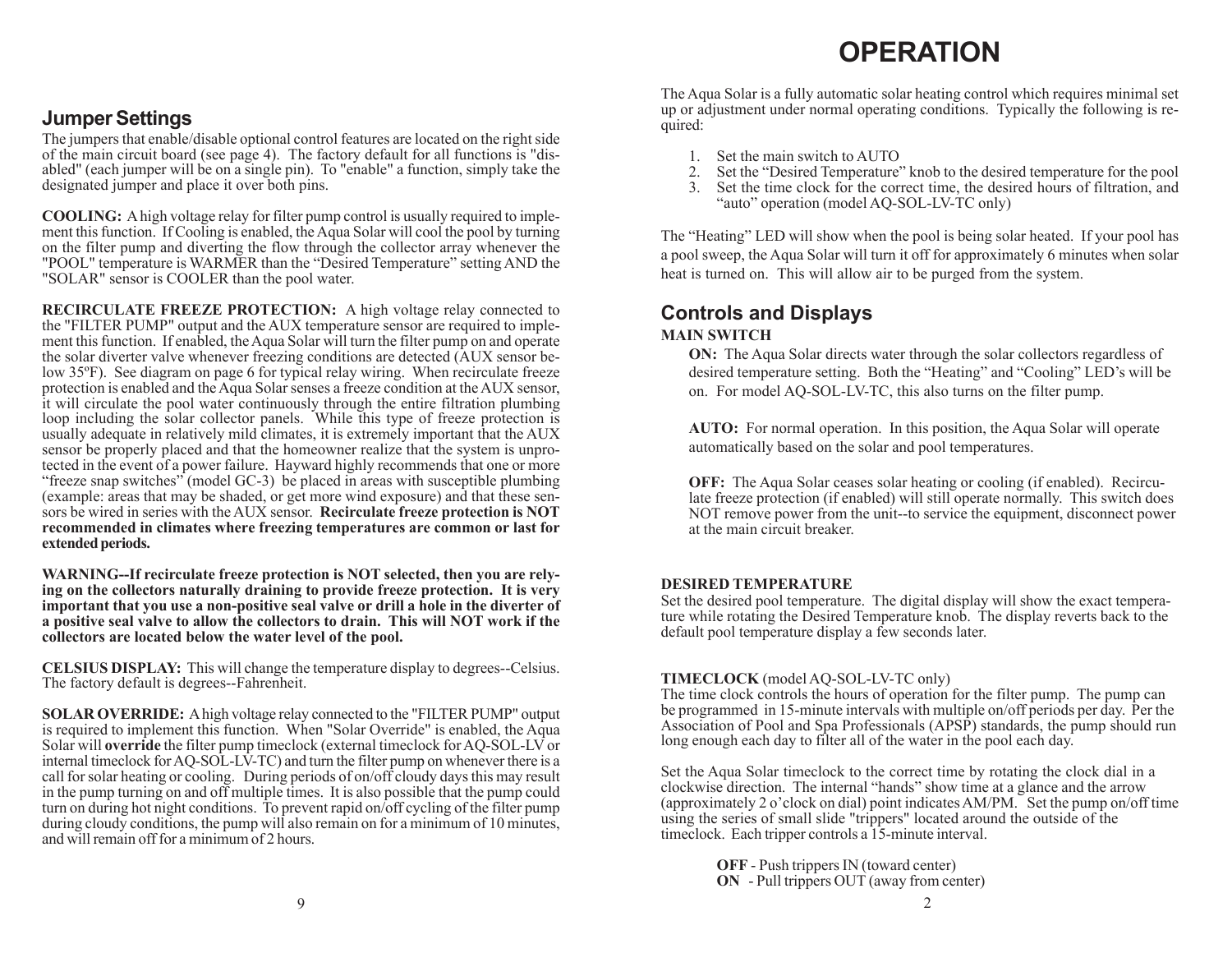#### **TIME CLOCK -- MANUAL CONTROL**

The manual control can override the timer and is located at approximately the 4 o'clock position.

| 651 | $\mathbf{u}(\mathbf{u})$ | - pump ON             |
|-----|--------------------------|-----------------------|
|     | $\lq$ $\lq$ (center)     | - timer controls pump |
|     | " $0$ " (down)           | - pump OFF            |

**NOTE:** If the solar override function is enabled, then the Aqua Solar may keep the filter pump running even though the time clock is "off"

#### **TEMPERATURE DISPLAY**

The temperature display normally displays the pool temperature. Push the small button next to the display to cycle through the various displays. If a temperature sensor is not wired to the Aqua Solar, or the sensor is not functioning properly, the error message "Err" will be displayed for that sensor. If the button is not pushed for 30 seconds, the display will automatically revert back to pool temperature. The example below shows a typical display:

Normal, default display indicates **P**ool temperature:



1st button push will show Solar **C**ollector temperature:



2nd button push will show **A**ux temperature (if used):

3rd button push will show "Desired Temperature":

4th button push will show software **r**evision number:

5<sup>th</sup> button push will loop back to show Pool temperature.

#### **LED INDICATORS**

| Power:                  | Input power is applied to the Aqua Solar.                        |
|-------------------------|------------------------------------------------------------------|
| <b>Heating:</b>         | Solar heating is active. If both Heating and Cooling are on, the |
|                         | switch is in the ON position.                                    |
| Cooling:                | Nocturnal Cooling is active. If both Heating and Cooling are     |
|                         | on, the switch is in the ON position.                            |
| <b>Sweep Interlock:</b> | The pool sweep is turned OFF for approximately 6 minutes to      |
|                         | allow air to purge from the system.                              |
| <b>Pool Sensor:</b>     | A problem is detected with the pool sensor (open or short)       |
|                         | circuit).                                                        |
| <b>Solar Sensor:</b>    | A problem is detected with solar sensor (open or short circuit). |
| <b>Aux Sensor:</b>      | A problem is detected with the AUX sensor (short circuit, only   |
|                         | when used for recirculate freeze protection).                    |

*AQ-SOL-LV-TC:* The Aqua Solar will automatically ensure that the filter pump is running before turning on the boost pump. See wiring diagram on page 7.

**SWEEP INTERLOCK:** The relay is wired in series with the pool sweep and turns the pool sweep off for approximately 6 minutes whenever the solar turns on. This prevents the pool sweep pump from losing prime while air is being purged from the solar collector array. For model, AQ-SOL-LV-TC the relay will also turn the pool sweep off whenever the filter pump is turned off. See wiring diagrams on page 6 (top) and on page 7 (bottom) for typical wiring.

**FILTER PUMP:** The function of this relay varies with the model of the Aqua Solar. If the "Solar Override" is enabled (see "Jumper Settings"), the Aqua Solar will **override** the time clock and turn the filter pump on when there is a call for solar heating. If "Recirculate Freeze" protection is enabled, the Aqua Solar will turn the pump and solar valve on during freezing conditions.

*AQ-SOL-LV:* This relay should be wired in parallel with the filter pump timeclock contacts as shown on page 6. Be careful to make sure the phases do not get reversed.

*AQ-SOL-LV-TC:* This relay is the primary control for the filter pump—there is no other timer. The Aqua Solar will operate the filter pump according to the "trippers" set on the built-in timeclock in addition to the optional "Solar Override" and "Recirculate Freeze" options.





1) Do not use Aqua Solar terminal block as a junction for pump wiring. 2) Most codes require that each pump be on a separate circuit.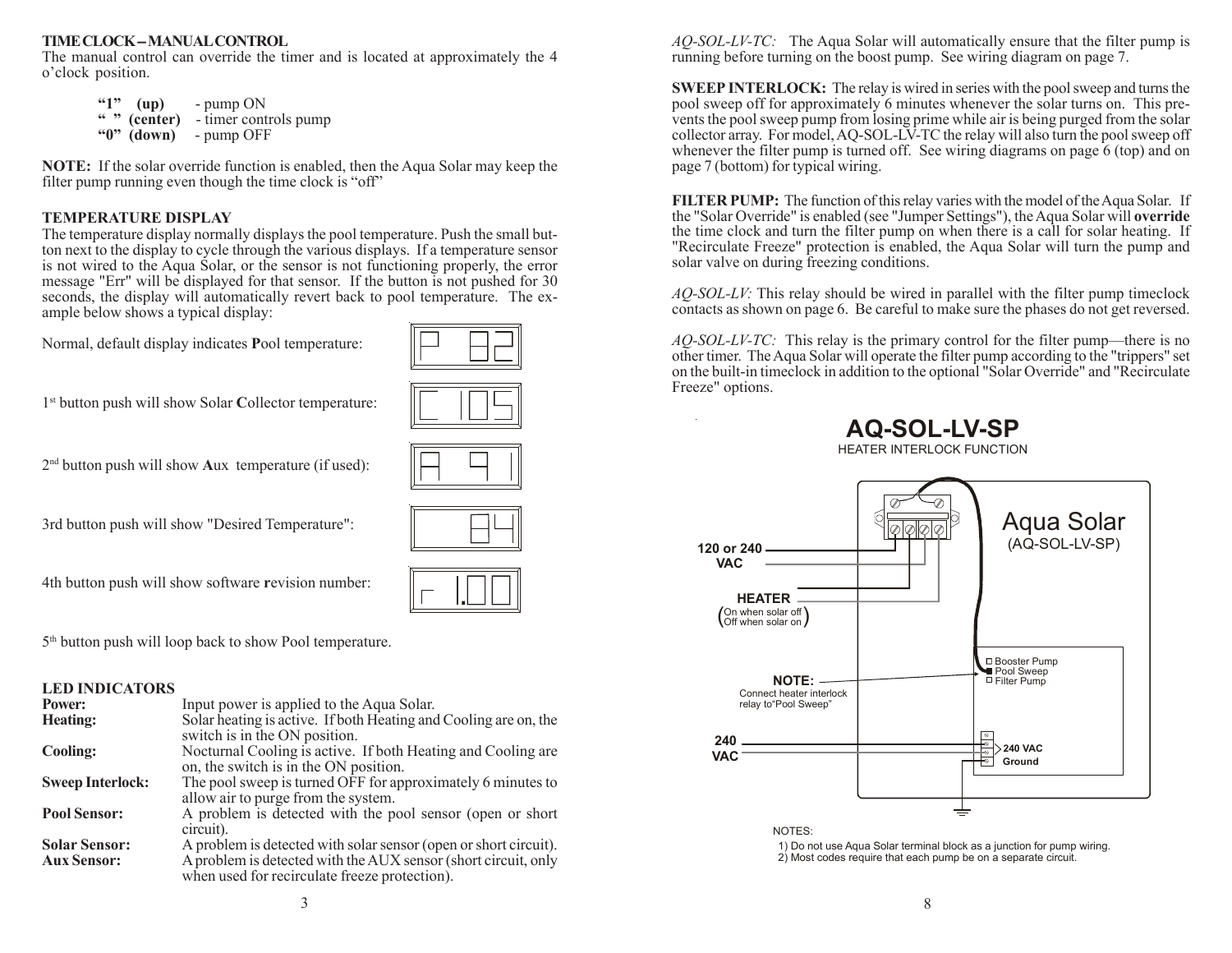#### **AQ-SOL-LV-TC**

with filter pump & booster pump relays



NOTES:

1) Do not use Aqua Solar terminal block as a junction for pump wiring. 2) Most codes require that each pump be on a separate circuit.

## **AQ-SOL-LV-TC**

with filter pump & pool sweep relays



NOTES:

1) Do not use Aqua Solar terminal block as a junction for pump wiring. 2) Most codes require that each pump be on a separate circuit. 3) Aqua Solar will ensure sweep pump runs only when filter pump is running. 4) Sweep pump will turn off for approximately 5 minutes when solar turns on.

# **INSTALLATION**

### **Mounting**

The Aqua Solar is designed for outdoor use. Mount the enclosure vertically with the knockouts facing downward. For safety, the Aqua Solar must be a minimum of 5 feet (horizontally) from the pool or spa.

## **Power input**

Turn off power at circuit breaker before wiring. Follow NEC and all local electrical codes. Wire to either 120VAC or 240VAC per the diagram below. If the Aqua Solar is being powered from the same circuit as one of the pumps, wire to the relay first and then jumper over the Aqua Solar terminal block. Do NOT use the Aqua Solar terminal block as a junction for pump power, the terminal block is not rated for high amps. Be sure to connect the earth ground to the green terminal.



## **Output wiring to solar diverter valve**

Most installations use a solar valve, which diverts water through the collector panels when solar heat is available. For Hayward, Jandy, and Compool valve actuators (with wire end connectors), two 3-pin connectors are supplied. Plug the actuator into one of the Aqua Solar's two 3-pin connectors (see diagram above for location of connectors). If the valve operates opposite to the way it is supposed to, disconnect and plug into the other connector.